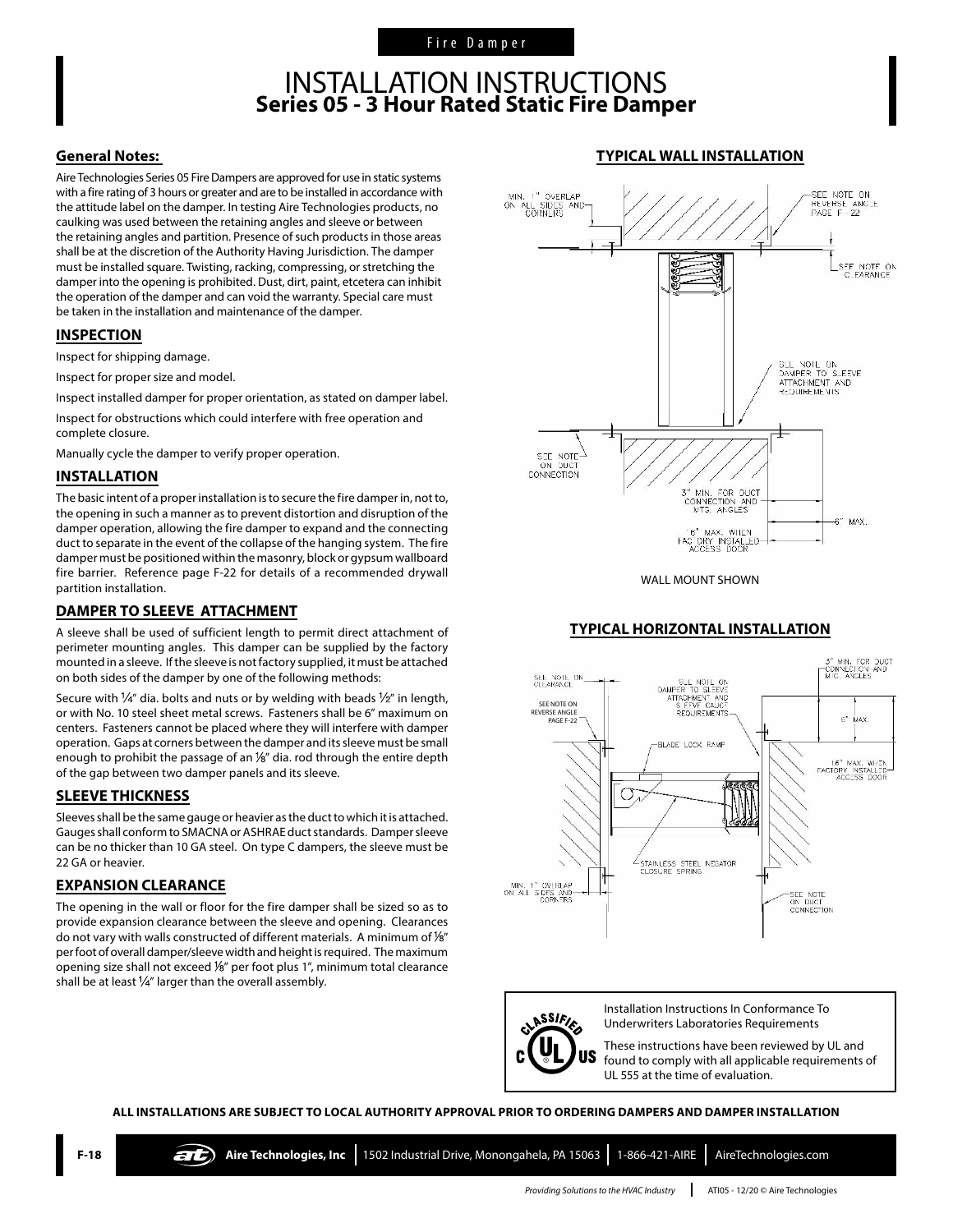#### Fire Damper

# INSTALLATION INSTRUCTIONS -Typical **Dampers - Type B And C**



#### **TYPE "C"**

- 1. The factory supplied 22 GA collar to 18 GA cap connection on type "C" dampers is a breakaway connection under the following conditions:
- 2. Round unit duct diameters are no larger than 52".
- 3. Oval duct sizes on vertical dampers are no larger than 60" W x 60" H.
- 4. Oval duct sizes on horizontal dampers are no larger than 40" W x 60" H.
- 5. Duct gauges shall conform to the SMACNA or ASHRAE duct standards.
- 6. Duct diameters of 22" (559 mm) and smaller shall have three (3) No. 10 (4.8 mm) diameter sheet metal screws evenly spaced around the circumference of the duct.
- 7. Duct diameters greater than 22" and up shall have five (5) sheet metal screws evenly spaced around the circumference of the duct.
- 8. Dampers outside of these restrictions (ie) multiple dampers and special size and application dampers must use a 4" wide drawband connection as shown in the SMACNA Fire, Smoke, and Radiation Damper Installation Guide.



Installation Instructions In Conformance To Underwriters Laboratories Requirements

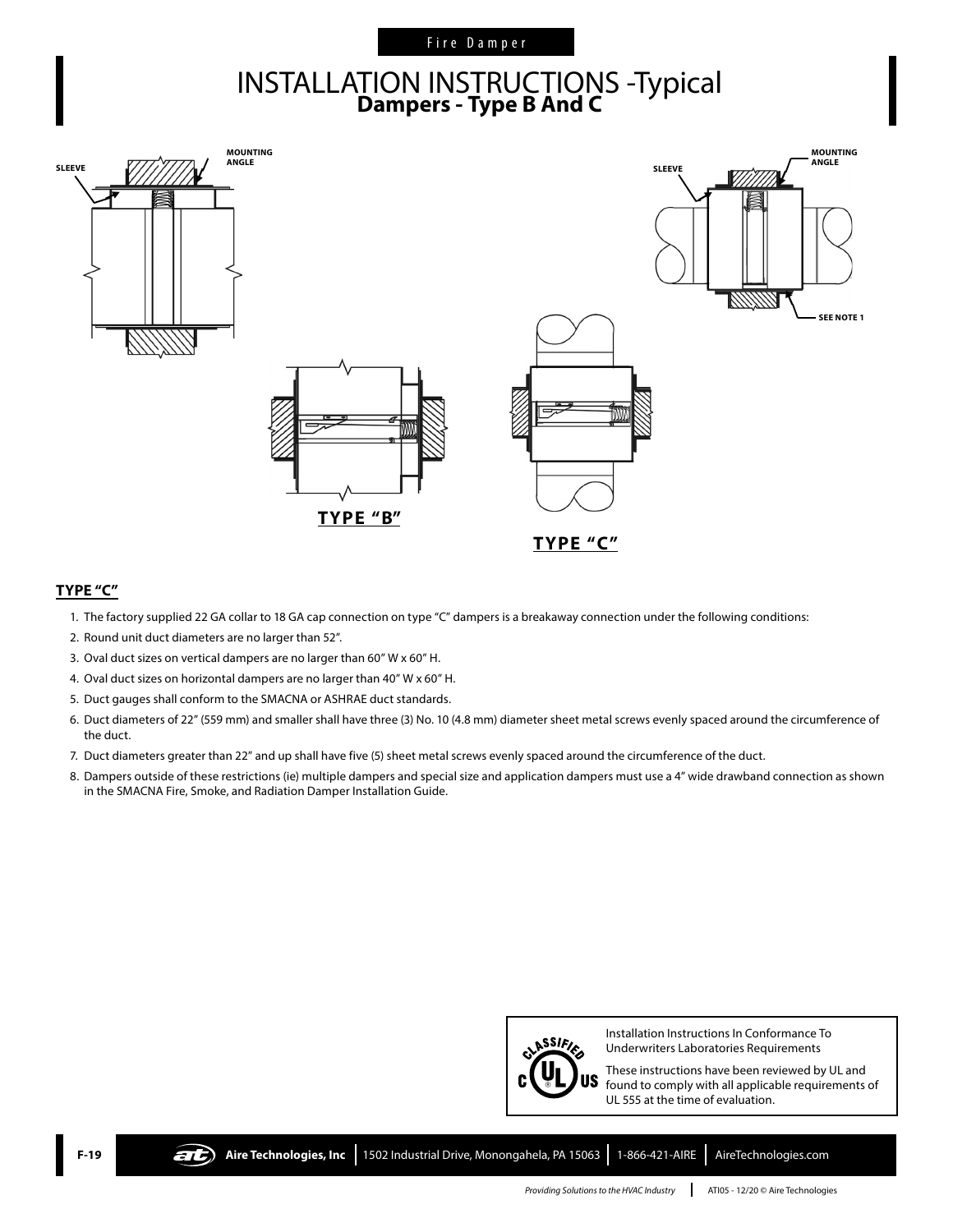#### Fire Damper

## INSTALLATION INSTRUCTIONS - FRAMING **Drywall Partitions**

## **For Fire Dampers Installed Into Metal Or Wood Framed Fire Barriers With Ratings Of 3 Hours Or Greater**

#### **NOTES:**

- 1. These illustrated partition designs have successfully been tested in conjunction with 1½-hour and 3-hour classified fire dampers. For additional designs, reference Underwriters Laboratories, Inc. Fire Resistance Directory. Specific framing requirements of openings may vary with the local authority that has jurisdiction. Specific framing requirements should be provided in the architectural and structural drawings.
- 2. Reference the damper's installation instructions regarding the approved method of attaching the damper to the sleeve, attaching the retaining angles to the sleeve, required expansion clearances, sleeve gauge, etc. Type of framing does not effect the stated required expansion clearance.
- 3. Gypsum panels surrounding the opening are to be fastened to all stud and runner flanges, 12" O.C. maximum.
- 4. When wooden studs are used, filler pieces must be installed around the entire opening. Filler pieces are optional when metal studs are used (consult local codes to determine if filler pieces are required). Filler pieces are to be double screwed (or nailed to wooden studs) on 12" max. centers to the web of runners and studs.
- 5. The Office of the California State Fire Marshal and other local jurisdictions require filler pieces around both wood and metal framed openings (no filler pieces around concrete or masonry openings). These codes also require a double header for wood framed openings, consult local code authorities.
- 6. Double jamb studding shown and required when opening width or height exceeds 36". Single jamb studding acceptable for openings 36" x 36" and smaller.

**PANHEAD SCREWS (METAL STUDS) NAILS (WOODEN STUDS) (4) PER 90° BEND**

**2½" MIN.** 

 $\angle$ 

**2 <sup>1</sup>/<sub>2</sub> /\* MIN. 2**<sup>1</sup>/<sub>2</sub> *2* <sup>1</sup>/<sub>2</sub> **2** <sup>2</sup>/<sub>2</sub> *N* **5TUD** 

 $\blacktriangleright$ 

→

→

**SECTION "A-A"**

**RUNNER**







CLASSIFIES **US** 

Installation Instructions In Conformance To Underwriters Laboratories Requirements



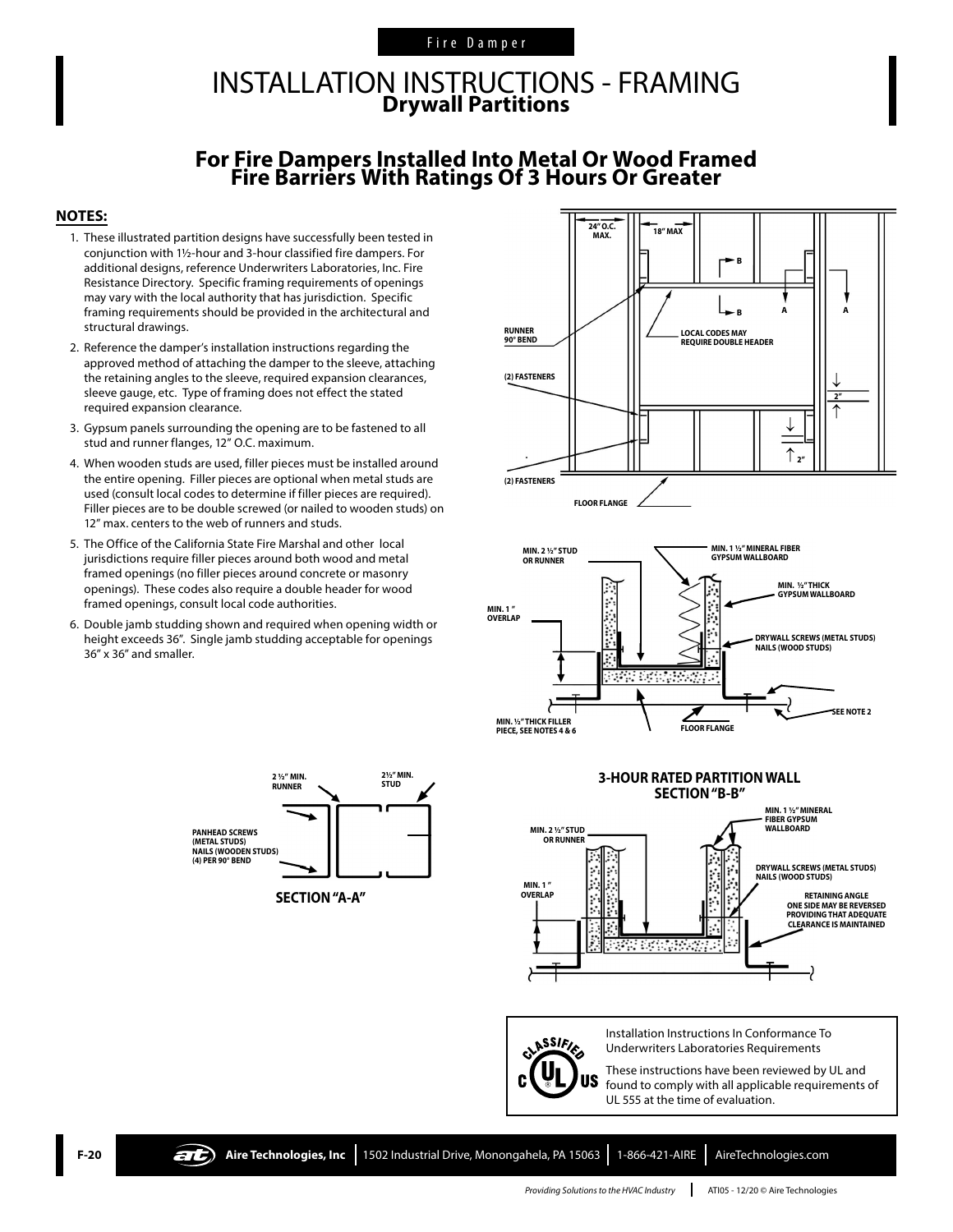## INSTALLATION INSTRUCTIONS - SLEEVES

#### **ATTACHING FIRE DAMPERS TO SLEEVES**

Fire Dampers must be attached to sleeves as shown in fig. 1. All four sides of the damper frame must be attached to the sleeve with one row of attachments on each side of the blade channel. Attachments must be spaced a maximum of 6" on centers and a maximum of 1" from corners. A minimum of 4 attachments (2 on each side of the blade channel) per side (16 per damper) are required. One of the methods of attachment shown below must be used.

- ½" weld beads
- No. 10 sheet metal screws
- 1/<sub>4</sub>" bolts and nuts

#### **SECURING FIRE DAMPER AND SLEEVES TO WALL AND FLOOR OPENING**

Fire damper and sleeve assemblies must be installed in wall and floor openings using retaining angles on each side of the wall or floor as described below:

- Retaining angles must be a minimum of 16 gauge steel and have a minimum of 1½" X 1½" legs.
- Retaining angles must be attached to the sleeve using the procedures and methods described in section F-23. The angles must be attached to all 4 sides of the sleeve with butt joints at each corner. A minimum of two attachments are required on each side, top and bottom. The angles need not be attached to each other at the corners.
- Retaining angles must completely cover the clearance space between the sleeve and the wall/floor opening, plus overlap the wall/floor a minimum of 1". This coverage includes all corners (fig. 2).
- Retaining angles should not be fastened to the wall/floor material. The angles should only sandwich the wall/floor and allow for damper/sleeve expansion during periods of intense heat.
- For grille installation, angle legs may be reversed and one leg inserted into the wall/floor opening providing the required clearance is maintained between angle leg fasteners and the wall/opening.

#### **CONNECTING DUCTS TO FIRE DAMPER SLEEVE**

Any Duct connection other than breakaway is considered rigid. The connections shown on F-22 are considered breakaway. Factory furnished duct collars on type C fire dampers are also considered breakaway.

#### **MULTIPLE SECTION FIRE DAMPERS**

Multi-section dampers are to be assembled from single sections of not greater than 60" x 60" (vertical mount) or 40" x 60" (horizontal mount) to comprise a multi-section damper of not greater than 120" x 120" (vertical mount) or 120" x 60" (horizontal mount) or 80" x 96" (horizontal mount). Use ½" bead welds, #10 sheet metal screws or ¼" bolts and nuts.

When multiple sections are shipped unassembled, installer shall fasten dampers together using one of those means.







Installation Instructions In Conformance To Underwriters Laboratories Requirements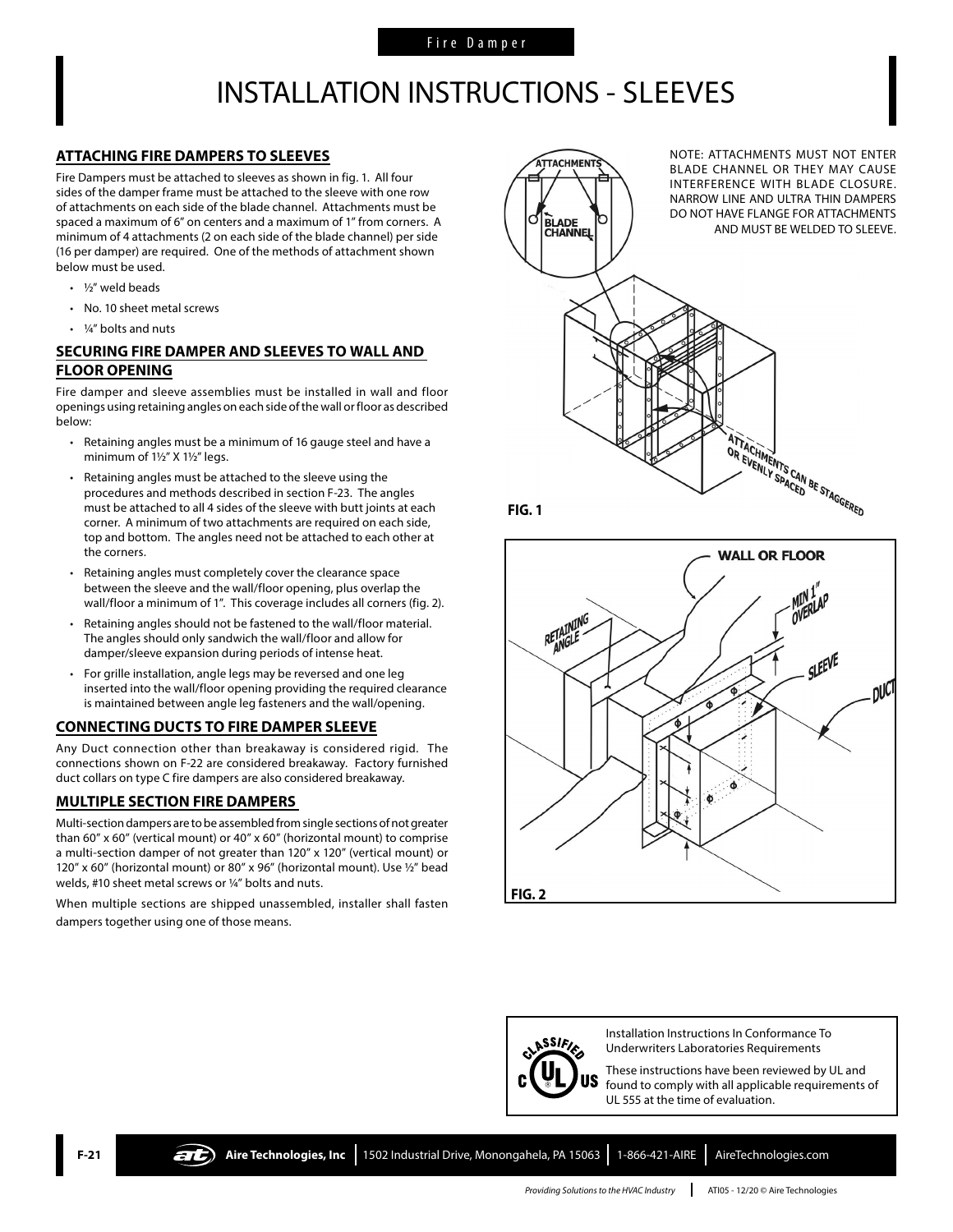## INSTALLATION INSTRUCTIONS - SLEEVES **Breakaway Connections**

#### **Breakaway Style Transverse Joints**

- Transverse joints illustrated at right have always been approved as breakaway connections. SMACNA testing has also approved the following variations as breakaway connections.
- Standing "S" joints can be applied with No. 10 sheet metal screws (through joint and duct) subject to the following limitations: Maximum 2 screws in each side and in bottom joint.

Transverse joints illustrated can be applied as top and bottom joints with Drive Slip - side joints in duct heights up to 20 inches.

#### **Round and Oval Duct Breakaway Connections**

Round or flat oval ducts connected to type C damper collars may use no. 10 sheetmetal screws as follows:

Ducts to 22" wide (or dia.) and smaller may use 3 screws.

Ducts larger than 22" wide (or dia.) may use 5 screws.

NOTE: All breakaway connections described may have duct sealant applied in accordance with SMACNA recommendations.

#### **Manufactured Flanged System Breakaway Connections**

Flanged connection systems manufactured by Ductmate, Ward and Nexus are approved as breakaway connections when installed as illustrated.





#### **Proprietary Flange SystemBreakaway Connections (TDC by Lockformer, TDF by Engle)**

TDC and TDF systems are approved as breakaway connections when installed as described in the TDC or TDF addendum to the SMACNA Duct Construction Standards except the corners may not be bolted. Standard 5" metal clip may be used with spacing as shown in diagram.



**TYPICAL TDC/TDF JOINT**



Installation Instructions In Conformance To Underwriters Laboratories Requirements

These instructions have been reviewed by UL and found to comply with all applicable requirements of UL 555 at the time of evaluation.

**F-22 Aire Technologies, Inc** 1502 Industrial Drive, Monongahela, PA 15063 1-866-421-AIRE AireTechnologies.com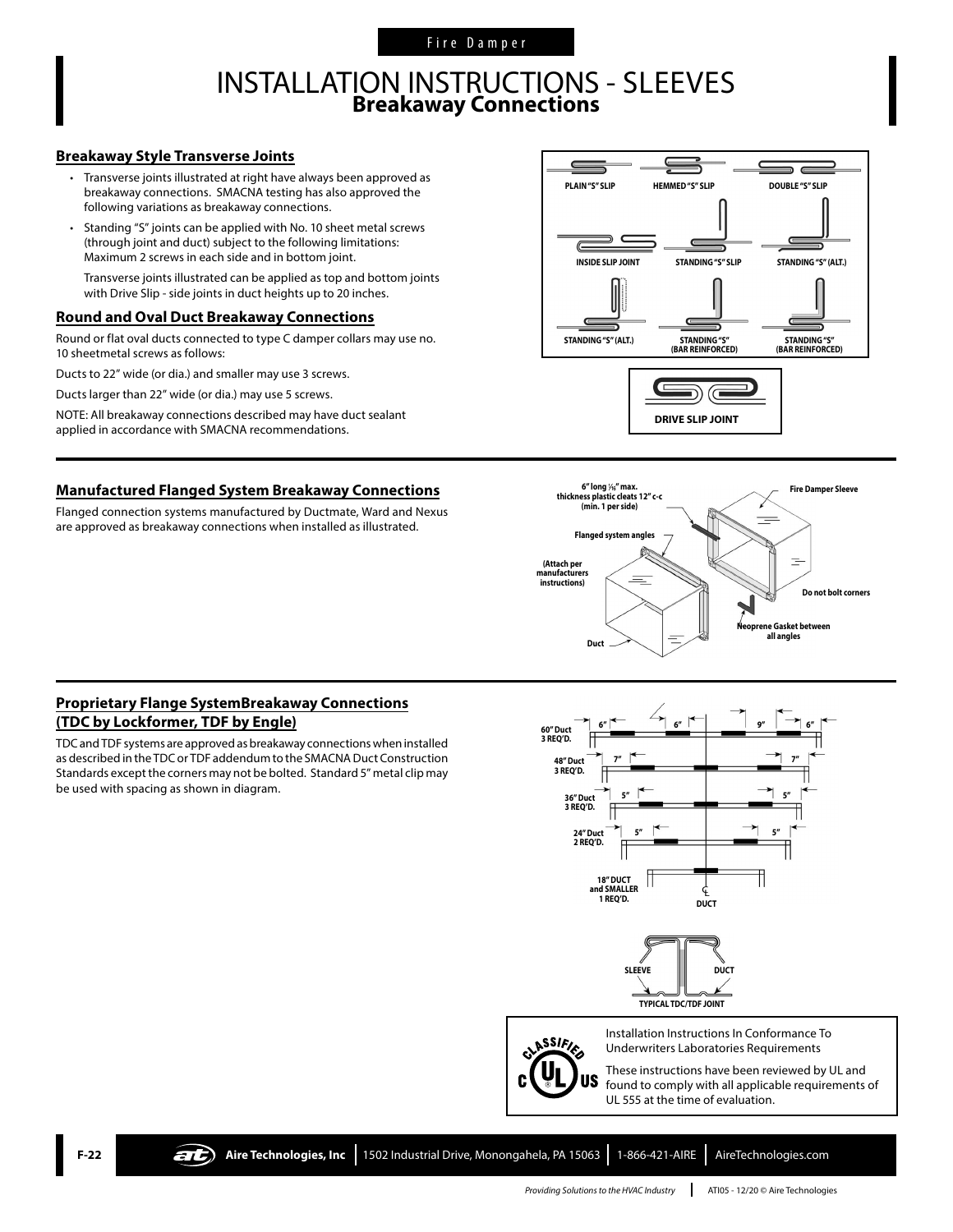## INSTALLATION INSTRUCTIONS **Retaining Angles**

#### **MOUNTING ANGLES**

Secure mounting angles to the sleeve and not to the wall or floor. Mounting angles to frame the four sides of the sleeve on both faces. When reverse mounting angles are used the size of the opening must be increased to maintain the specified expansion clearance between the angle/fasteners and the opening. Angles shall be a minimum of 1½" x 1½" x 16 ga. on dampers 36" x 50" and smaller. For dampers greater than 36" x 50", angles to be a minimum of 1½" x 1½" x 14 ga. Fasten angles to the sleeve using 1/4" dia. bolts and nuts or by welding with beads ½" in length, or with No. 10 steel sheet metal screws. Fasteners or weld beads shall be 6"(single section) or 4"(multi section) maximum on centers.

#### **ACCESS**

Suitable access must be provided for damper inspection and servicing. Where it is not possible to achieve sufficient size access, it will be necessary to install a removable section of duct.

#### **DUCT CONNECTION**

The installation of the damper and all duct connections to the damper sleeve shall conform to NFPA-90A and the SMACNA Fire, Smoke and Radiation Damper Installation Guide. All duct connections shall also conform to UL555. Connecting ducts shall not be continuous but shall terminate at the damper sleeve. Duct connections to the sleeve will be either of the breakaway or rigid types, breakaway types are listed below. The following determines if the connections are to be rigid or breakaway. For rigid type duct connections, sleeve shall be a minimum of 16 ga. on dampers not exceeding 36" wide or 24" high or 24" diameter and 14 ga. on larger units. Dampers supplied with thinner sleeves will require a breakaway connection of the following type. Plain "S" slip, double "S" slip shown below. Ductmate type connections are shown on page F-21. All connections not listed as breakaway shall be considered as rigid. Breakaway joints of the types shown below shall have no more than two No. 10 (4.8mm) diameter sheet metal screws on each side and on the top and bottom located in the center of the slip pocket and shall penetrate both sides of the slip pocket. Breakaway joints of the type shown below are permitted on the top and bottom of horizontal ducts (vertical dampers) with flat slips not exceeding 20 inches (508 mm) in length on the sides.

#### **MAINTENANCE**

Dampers shall be maintained in intervals as stated in NFPA-90A, Appendix B, unless local codes require more frequent inspections. Check the fuse link, check the stainless steel closure springs where furnished, cycle damper and check for free operation and complete closure, clean with mild detergent or solvent, secure damper open with fusible link.

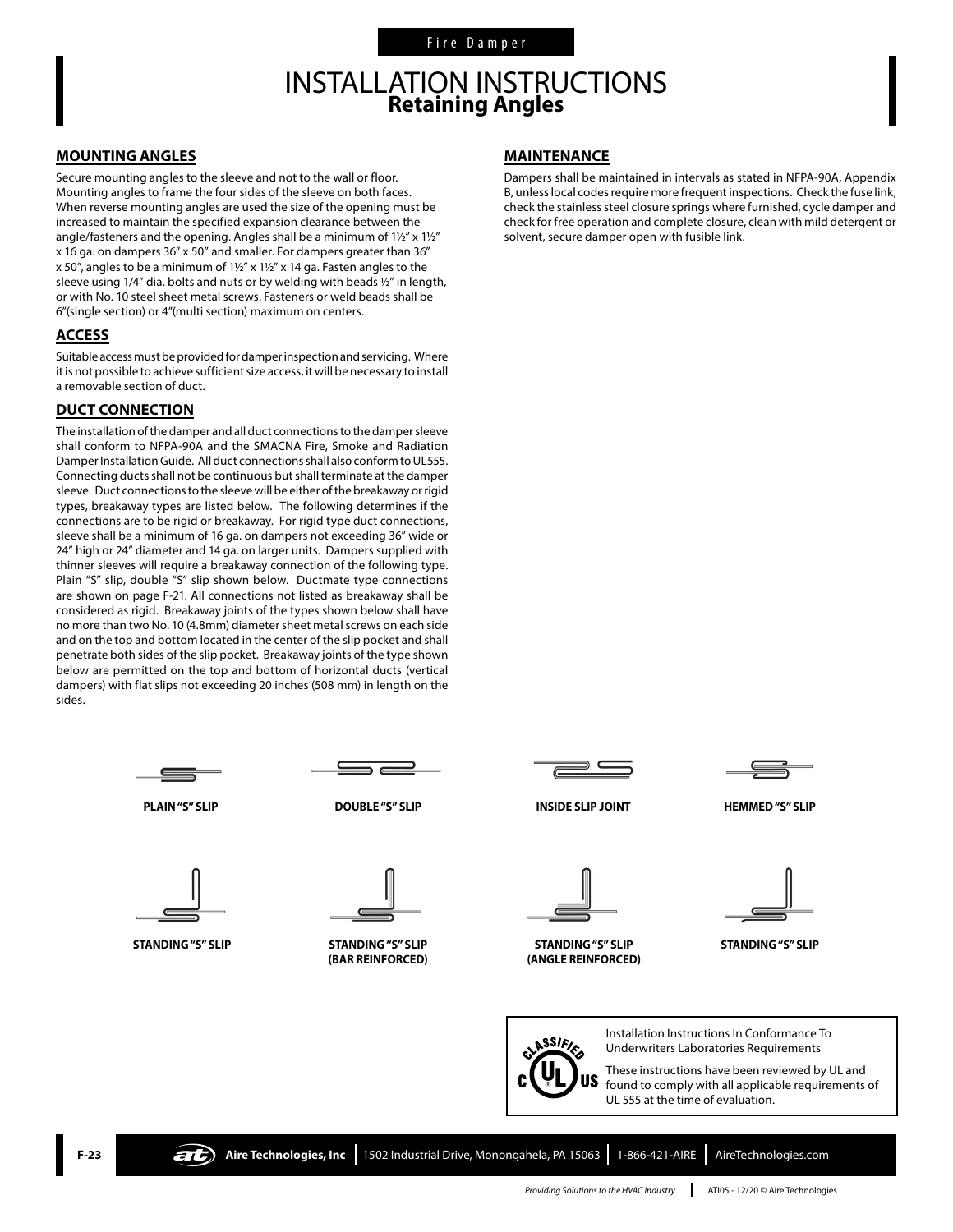#### Fire Damper

## INSTALLATION INSTRUCTIONS - DAMPER **Transfer Openings**

### **TransferOpeningsAndDuctTerminals For1½ HourAnd3 HourCurtainFireDampers Series 75 And Series 05**



- 1. Perimeter mounting angles are to be a minimum of 1½" X 1½" X 16 ga. on dampers 36 X 50 and smaller. For dampers greater than 36 X 50, angles to be a minimum of 1½" X 1½" X 14 ga.
- 2. Grille to flange fasteners cannot penetrate the fire wall.



- 3. Secure angles to sleeve only, so as to frame the wall opening. Fasten to the sleeve only using the same means as required for fastening the damper to the sleeve.
- 4. Grille to flange attachment by means of ¼" dia. pop rivets, #8 sheet metal screws or #8 bolts and nuts. Fasteners to be plated steel or stainless steel, minimum two fasteners per side.



Installation Instructions In Conformance To Underwriters Laboratories Requirements